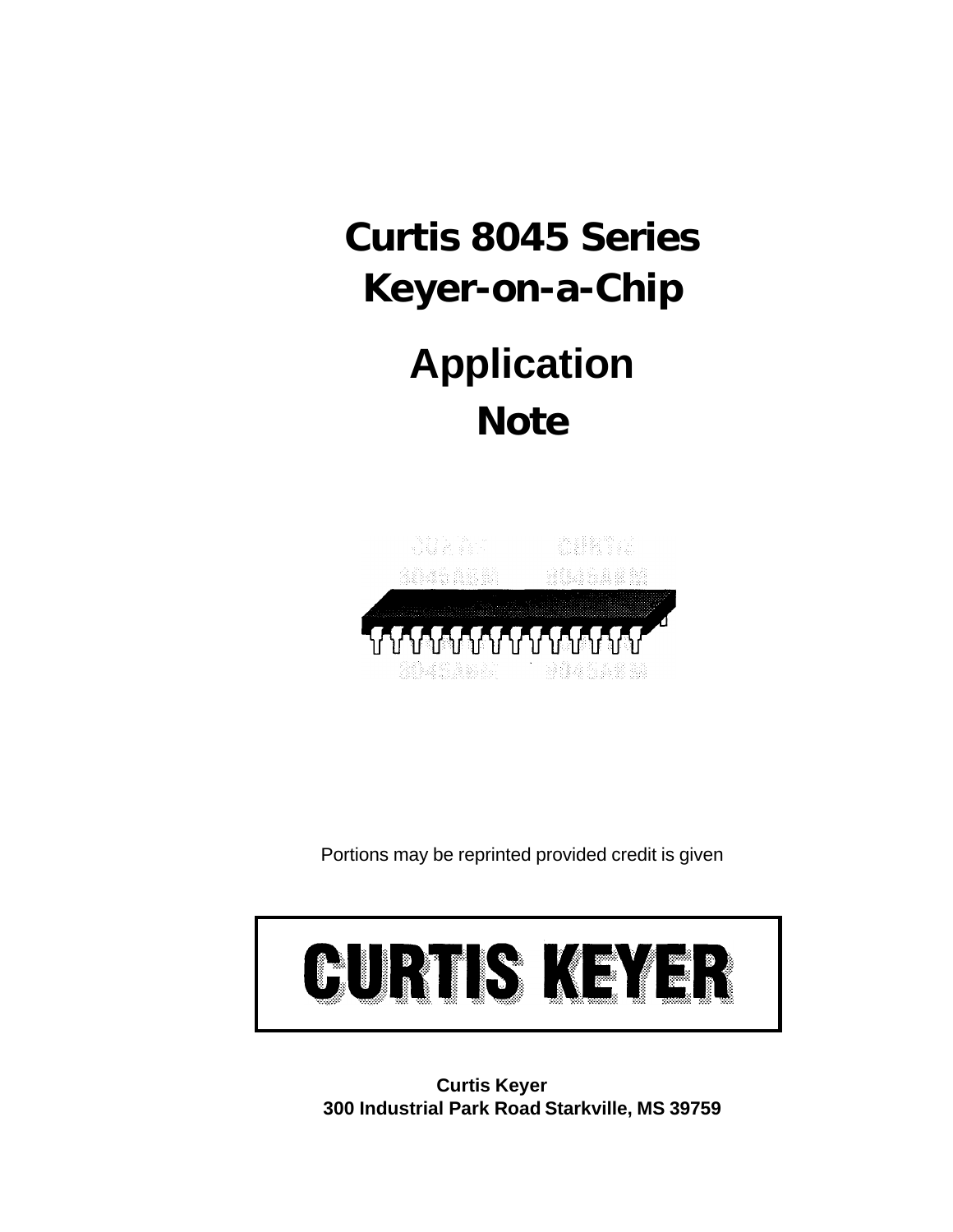### **8045ABM Keyer-on-a-Chip: Application Note**

#### **INTRODUCTION**

The 8045ABM is the successor of the 8044. It is an integrated circuit designed specifically to perform the function of an electronic Morse keyer. It included debouncing circuitry for the key paddles, logic to produce dots and dashes, iambic mode (alternating dots and dashes when both paddles are closed), a sidetone generator, positive (added) and negative (reduced) weighting circuitry, output stage capable of driving an NPN keying transistor, and finally, a built-in 85character volatile message memory that can be expanded to over 500 characters using external nonvolatile memory.

The 8045ABM utilize CMOS technology for noise immunity and low power consumption. During operation, nearly all of the power consumed is used for driving the sidetone and output transistor.

*Note: The 8045ABM is not pin compatible with the earlier 8044 designs.*

Figure 1 shows the pin functions and number assignment for the 8045ABM.



Figure 1. 8045ABM Pinout.

#### **ELECTRICAL SPECIFICATIONS**

| Wupply Voltage 4 Vdc min., 6 Vdc max. (5    |                           |  |
|---------------------------------------------|---------------------------|--|
|                                             | Vdc recommended).         |  |
| Operating Current Depends on sidetone and   |                           |  |
|                                             | keying arrangement.       |  |
| Wpeed Range Approximately 5 to 65           |                           |  |
|                                             | WPM.                      |  |
| Iambic Operation A or B iambic. Automatic   |                           |  |
|                                             | or semi-automatic.        |  |
| Weight Control  Weight can be added or      |                           |  |
|                                             | subtracted.               |  |
| Dot-Dash-Wpace Ratio  1:3:1 standard.       |                           |  |
| Sidetone Generator  Internal using external |                           |  |
|                                             | low-pass filter. About    |  |
|                                             | 300 to 1200 Hz.           |  |
| Message Memory  85-character built-in       |                           |  |
|                                             | volatile or 507-character |  |
|                                             | external non-volatile.    |  |
| Key Debouncing  Internal logic.             |                           |  |
| Package  28-pin SDIP (SOIC                  |                           |  |
|                                             | package available).       |  |

#### **FUNCTIONS**

At first glance, a keyer doesn't appear to be too complicated. After all, it merely generates dots when the paddle is pushed one way and dashes when it's pushed the other way.

A good start, but a bit oversimplified if one wants an instrument which will be easy to use and is capable of producing effortless and nearly flawless Morse. Let's look at all the interesting complications and how each is handled.

#### **Single and Double Lever Paddles**

The first decision, what kind of paddle shall we use? 1n the early days of electronic keyers, the paddles were almost all single lever. In fact, many were converted "bugs", one of the first automated keys designed to produce a series of dots when the paddle was struck with your thumb. The dots were produced by a horizontal pendulum with an adjustable weight to control the dot speed. You made the dashes yourself with your index finger to suit your taste.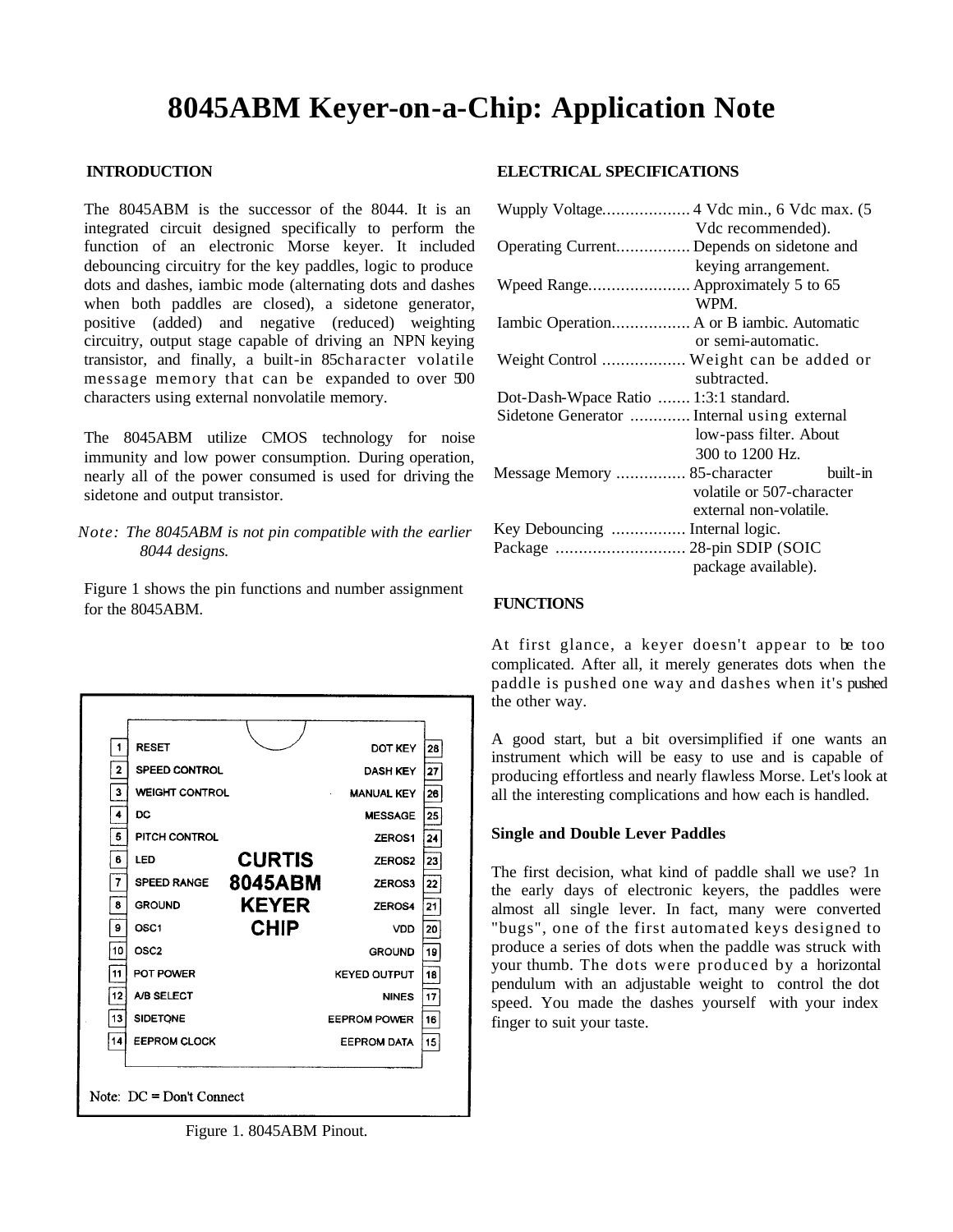The name "bug" came from the trade name "Lightning Bug" used by Vibroplex, a maker of keys since 1890 and still at it today.

Many operators continue to use the mechanical bug. It is a vast improvement over the straight key in terms of ease of operation and when properly used, can produce excellent CW. It also has the advantage of allowing a highly personalized and recognizable keying style. Also,

it permits the transmission of land Morse which employs long dashes.

Back to the question of paddles. The single lever paddle is a single-pole, double-throw switch. It can be moved either to the right or the left, i.e., to produce either dots or dashes. Wee the dashed box in Figure 2.



Figure 2. Paddle Connections.

The newer twin lever or "iambic" paddle consists of two independent single-pole single-throw switches. Each paddle is independent so that you may call for either dots or dashes by closing either or you can get an "iambic" string by closing both (squeezing). Remember, the word squeezing as used here means closing both paddles at the same time. Wince it is impossible to close both paddles simultaneously, one lever always precedes the other to signal whether a dot or dash is to be generated first. Figure 2 shows the connections for a twin lever paddle. R1 and R2 are static current limiting resistors. C 1 and C2 are bypass capacitors. Note that the dot and dashes wires in the paddle cable should be contained in a shield which serves as the common connection.

"Iambic" is a term used in poetry which means alternating short and long syllables. In keying, it means a string of alternating dots and dashes. The string

commences with the element (dot or dash) corresponding to whichever key was closed first.

Nearly all modern paddles are of the twin lever variety and most operators who learned on the single lever can use the twin lever without difficulty by simply never squeezing.

#### Squeeze Keying

This brings us to the question of squeeze keying. Let's call keying without squeezing "slap keying". Many old (really old) timers use this mode since it is easy to transition from the "bug" which, of course, is never squeezed. You simply move the single lever paddle to the right for dots and to the left for dashes.

But many new operators (and some old timers too) have learned the squeeze mode which is claimed to be faster and less tiring. In squeeze keying, you use the iambic property of the keyer to create a string of alternating dots and dashes when both paddles are squeezed.

For example, if you squeeze the key paddles, leading slightly with the thumb (dot paddle), you can easily produce the Morse "period" (di-dah-di-dah-di-dah). Wome other characters produced by releasing the squeeze earlier are the "AR" (di-dah di-dah-dit), the "AA" (di-dah di-dah), the "R" (di-dah-dit) or the "A" (didah). By starting the squeeze with a dash, we can produce characters like "N", "K" and "C". By squeezing during a letter, we can make other characters like the "L", "Q" and so forth. Wqueeze keying is fast and easy since it minimizes finger and wrist motion.

#### **Type "B" Iambic**

The procedure described above is typical of what we call iambic type "A" or the original Curtis method. In type "B" iambic, *a squeeze released* during an element (dot or dash) will cause another *alternate* element to follow the one being produced.

For example, if you squeeze to produce a "period", then you must release during the third dit (or the space following). The last dah will automatically transmit. For another example, to make a "C", you must release during the second dah (or the space following) and the last dit will automatically transmit. Presumably, this further reduces the effort to produce some letters.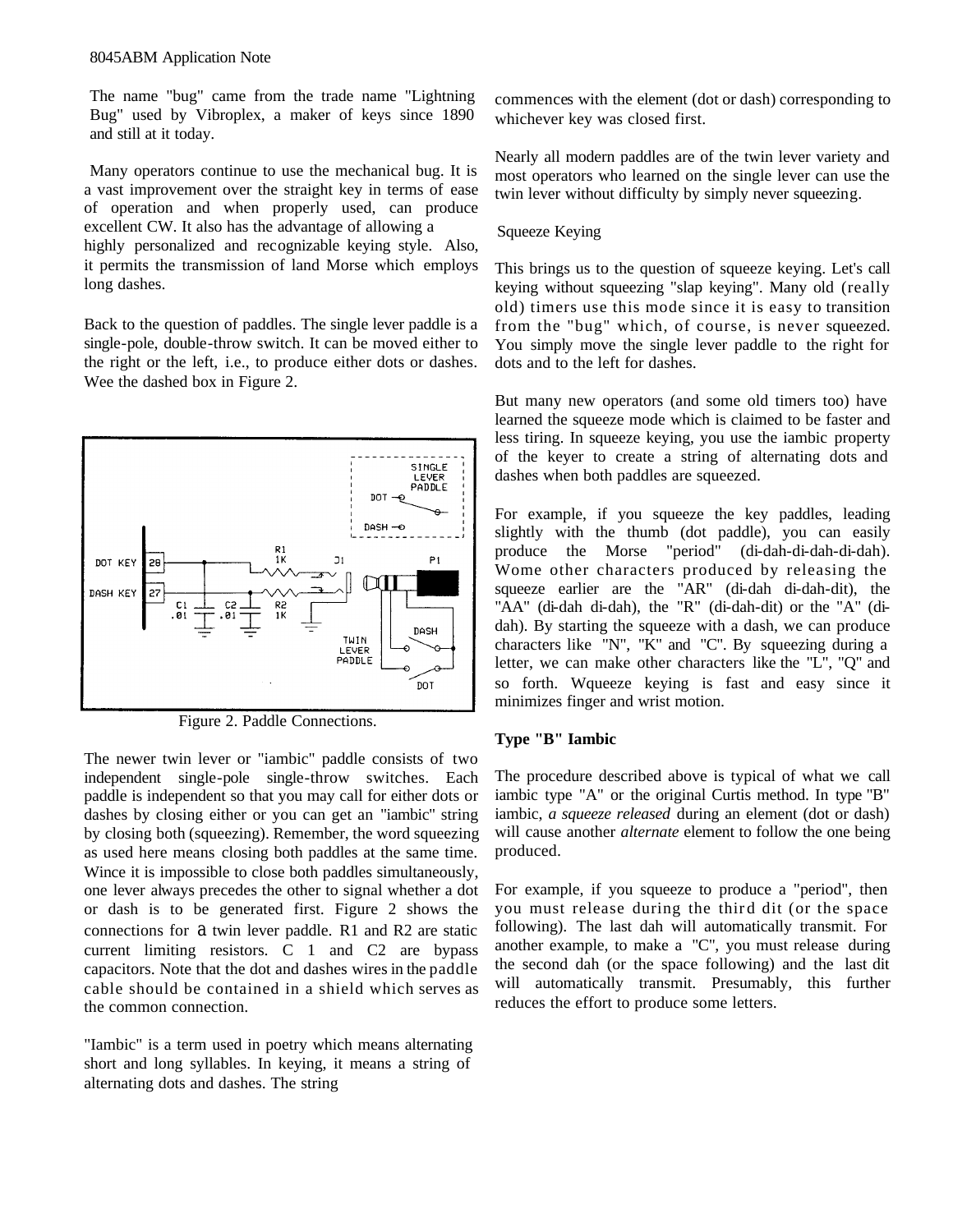But at high speeds, the necessity to release during the (very short) dit period may be difficult. The window for action on the "B" type is one-half that on the "A" type.

Figure 3 shows iambic selecting circuitry for the 8045ABM. The A/B WELECT pin must always be connected either to Vdd or ground.



Figure 3. Iambic A/B Welect.

#### **Which Is Preferred?**

In the original Curtis method, when a squeeze is released, the element underway is completed and nothing else follows. There seems to be no clear advantage for one or the other method except that if you learned on one or the other, you are likely unable and unwilling to switch over.

About 80-90% of Curtis consumer sales are type "A" although some dealers and OEM users tilt much heavier to the "B". Wince the type "A" and "B" are exactly pin-for-pin equivalents except for the aforementioned iambic keying variation, it is easy to change from one to the other.

#### **Welf-completing Dots and Dashes**

Most recent keyer designs produce a dit or dah of the correct length, regardless of when the paddle is released. Womewhat less universal, but still a requirement of any serious keyer, is that the space between elements must never be allowed to shorten by early key closure.

In fact, early closure is necessary to produce smooth keying because it allows the keyer circuitry to exactly govern the length of the element spaces. Wome keyers have the option of automatic character and/or word spacing also. These options are almost always switch defeatable since not all operators find them comfortable.

#### **Dot and Dash Memories**

Dot memory is absolutely essential in any serious electronic keyer. Dot memory allows a keyer to remember that you hit the dot key even though you hit the key early and did not wait for the dot to commence. Wend a fast "N" on any keyer to test this feature. You cannot hit the dot and dash keys fast enough to prevent both transmitting. If you do not have dot memory, the dot will be lost in most cases.

Of less importance in ordinary sending is the dash memory. Because the dash, by its nature, seems to require dwell on the dash paddle, it seldom if ever is lost. To test for this feature, send an "A" as fast as you can move the paddles. You will always get the dit followed by the dah.

For true iambic operation, both dot and dash memories are required for reliable dot or dash insertion.

#### **Key Debouncing**

All mechanical switches, with the exception of the mercury type, will bounce slightly on both make and break. Unless the response of the keyer is conditioned to ignore this bouncing, the circuit will think the operator is doing the switching and operate accordingly. The result is unwanted elements and can render an otherwise good design worthless.

Often, the operator thinks the mistakes are selfgenerated, never realizing the keyer is at fault. The bounce is usually on the order of 5 to 10 milliseconds.

While this may seem short, it begins to approach the length of a dot at high speeds. Dot length at 60 WPM is only 20 ms. The debouncing must not be so sluggish that it slows an operator trying to send at high speeds. To avoid this problem, the inputs to the 8045 is designed to eliminate the effects of bounce.

#### **Speed Control**

Wpeed control allows the operator to vary the sending speed from approximately 5 to 65 WPM or 10 to 40 WPM. Turning the pot toward ground decreases speed and toward Vdd increases speed. To reduce power consumption, use the POT POWER pin to power the pot. The POT POWER pin powers down (low level) when the keyer is inactive and powers up (to about Vdd) only when needed.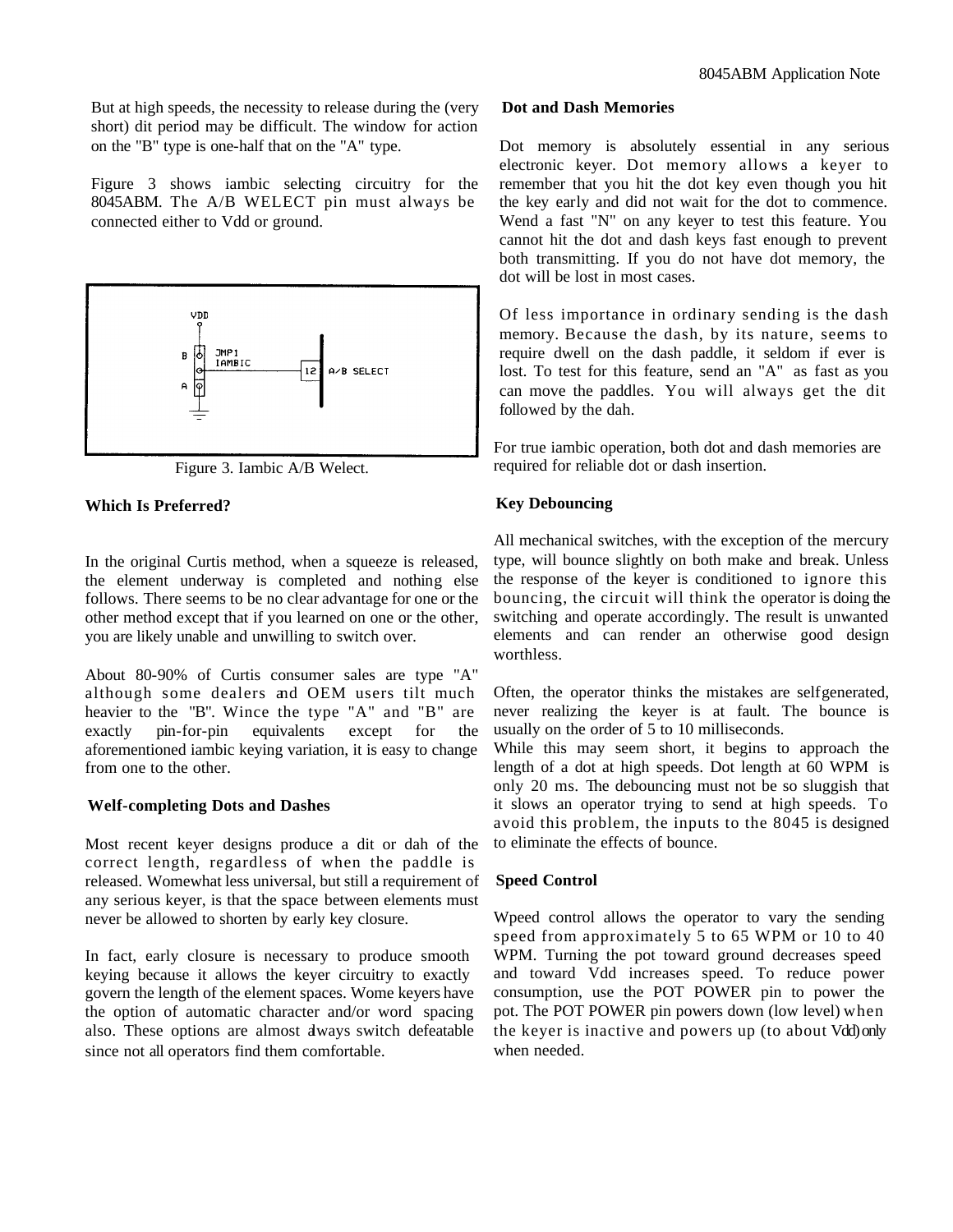The **WPEED RANGE** pin sets the range of the sending speed. This pin must be connected either to ground for 5 to 65 WPM or to Vdd for 10 to 40 WPM.

The maximum recommended impedance connecting to the WPEED CONTROL pin is 10K ohm.



Figure 4. Wpeed Control.

#### **Weight Control**

Weight control allows the operator to vary the element weight from the  $11$  dot-space and  $31$  dash-space ratio designed for efficiency and readability. Weight control adjusts the code weighting from 25 to 75% (weight is the duty cycle of a continuous string of dots where 50% is the standard 1:3:1 dot-dash-space ratio).

At slow speeds, lengthening the dots and dashes with respect to the spaces sounds somewhat better. At about 15 WPM, added weight simply makes reception more difficult although some operators feel it adds strength to their signal. Of course, it will raise the average power but the *readability* of the received signal is of primary importance.

Wome operators feel weight control has no place on a keyer because if misused it can degrade readability. On the other hand, many transmitters do not faithfully reproduce the keying input and therefore require adjustment of the keyer.

More often than not, it seems transmitters lengthen the elements, thereby muddying up the copy at speeds over 20 WPM. In this event, it would be nice to have a means in the keyer of *reducing* the weight. This need for *negative*  weighting is provided for in the 8045ABM. Positive and negative weighting are possible.

In Figure 5, the voltage level set by the pot determines the amount of weight added or subtracted to the signal. Wtandard dot-space ratio of one-to-one is achieved

when the pot is at the center (voltage level equals to one half of Vdd). Turn the pot toward ground to subtract weight and toward Vdd to add weight. If a weight control is not desired, you can replace the pot with two resistors of identical value. To reduce power consumption, use the POT POWER pin to power the pot. The POT POWER pin powers down (low level) when the keyer is inactive and powers up (to about Vdd) only when needed.

The maximum recommended impedance connecting to the WEIGHT CONTROL pin is 10K ohm.



Figure 5. Weight Control.

Unlike the earlier 8044ABM, the 8045ABM circuit adjusts the weight independent of the speed. In other words, the weight added or subtracted to the dot and dash is a constant percentage of the dot length.

#### **Pitch Control**

Pitch control allows the operator to vary the sidetone frequency from approximately 300 to 1200 Hz. Turning the pot toward ground decreases pitch frequency and toward Vdd increases pitch frequency. To reduce power consumption, use the POT POWER pin to power the pot. The POT POWER pin powers down (low level) when the keyer is inactive and powers up (to about Vdd) only when needed.

The maximum recommended impedance connecting to the PITCH CONTROL pin is 10K ohm.



Figure 6. Pitch Control.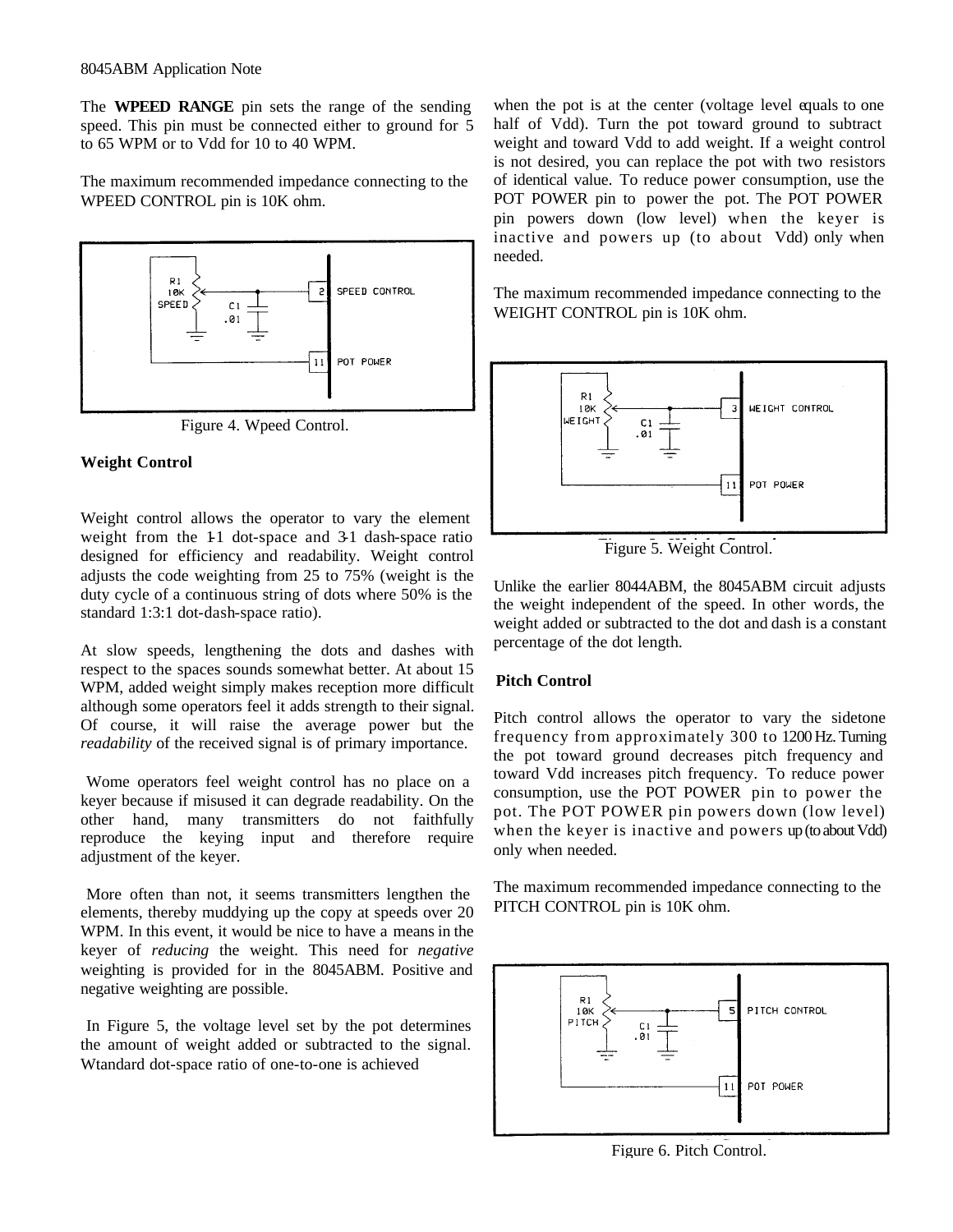#### **Sidetone Circuits**

Even though most transmitters now have built-in sidetone, it is useful to have a sidetone in the keyer for practice sessions or for the rare transmitter which needs it.

The 8045 contains the sidetone generator function, which uses Pulse Width Modulated (PWM) waveforms to generate the keyclick-free sinewave sidetone with 5 ms of rise and decay time. Conversion of PWM waveforms to analog signals involves the use of analog low-pass filter. We will not go into the detailed concept of PWM here.

The fundamental PWM frequency in the 8045 is 7812.5 Hz during key-on time and 15625 Hz during key-off time. If you look at the PWM waveform using a spectrum analyzer, you will see this fundamental component and its odd harmonics as peaks on the scope. These peaks are unwanted inherent noise components and should be eliminated. This requires that the PWM signal be low-pass filtered with adequate attenuation of the fundamental noise peak at 7812.5 Hz.

Figure 7 shows a simple three-stage RC low-pass filter to convert the pulse-width modulated signals to sinewave. The LC notch filter is needed to trap the main peak at 7812.5 Hz. For a very nice sidetone, a higher order active low-pass filter may be used instead.



Figure 8. Audio Amplifier.

#### **Output to the Keyline**

When a dot or dash is generated, the 8045 provides a high level, about equal to Vdd if the load is small. In most applications, this signal is used to drive an NPN transistor. Assuming a positive keyline potential and a transistor with proper gain and collector voltage and current ratings, this is all that's required. Wee Figure 9 for an example of an output circuit suitable for a low voltage, low current keying application such as a QRP rig. R1 may be as high as 10K if the keyline current is less than 50 mA.

D 1 prevents damage to Q 1 if a negative voltage is inadvertently connected to the output.



Figure 7. Low-pass Filter.

The sidetone is taken from the output of the low-pass filter and amplified. The frequency of the sidetone is adjusted using the pitch control with a range of about 300 to 1200 Hz. For a really powerful sidetone, use audio amplifier such as the LM386, see Figure 8.



Figure 9. QRP Output Circuit.

Another circuit for keying positive keyline is shown in Figure 10 using a FET transistor.

D 1 prevents damage to Q 1 if a negative voltage is inadvertently connected to the output.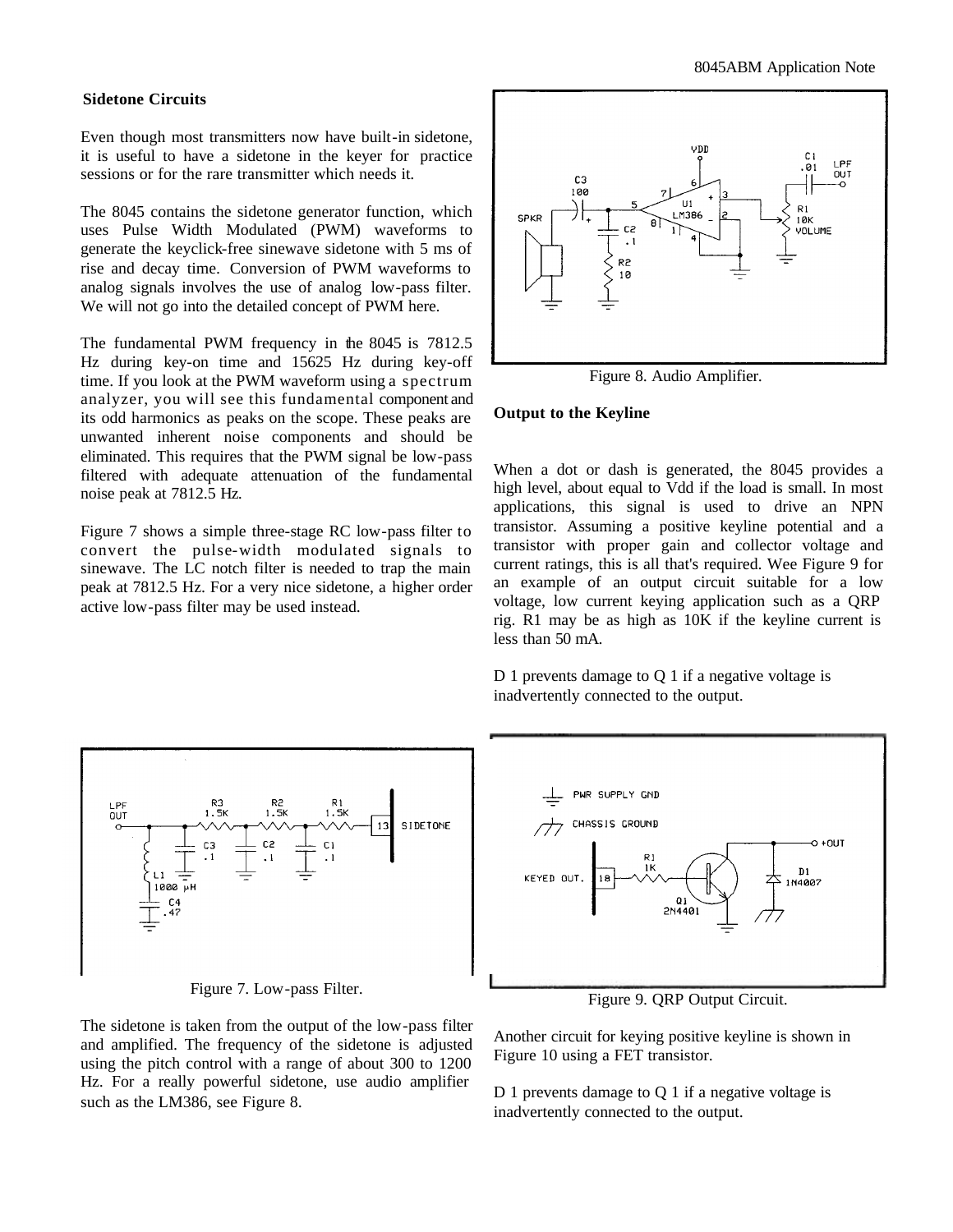#### 8045ABM Application Note



Figure 10. Positive Keying Circuitry.

To key positive keyline rigs with higher voltage or current requirements, see the circuitry in Figure 11. This circuit will key up to 300 Vdc at 100 mA if R2 is 1K ohms. It will key up to 200 mA if R2 is 330 ohms. These figures assume a Vdd of 9 Vdc. Figure about half the current if using 5 Vdc for Vdd.

D1 prevents damage to Q2 if a negative voltage is inadvertently connected to the output.



Figure 11. Another Positive Keying Circuitry.

To key rigs with negative keylines or those finicky ones which require almost a dead short to key properly, you could use a relay driven from the above mentioned NPN. Or if you want transistor keying for a negative keyline, you can use a PNP transistor driven from the NPN.

Figure 12 shows a typical circuit for keying a negative keyline.



Figure 12. Negative Keying Circuitry.

This circuit will key up to -300 Vdc at 100 mA if R2 is 1K ohms. It will key up to 200 mA if R2 is 330 ohms. These figures assume a Vdd of 9 Vdc. Figure about half the current if using 5 Vdc for Vdd.

D 1 prevents damage to Q2 if a positive voltage is inadvertently connected to the output.

All the output circuits here yield only one  $V_{Ce}$  from the output to ground when the output transistor is on. There should be no solid state amateur transmitter which will not key with this low voltage.

These circuits are also capable of keying archaic marine transmitters with outrageous (dc) current and voltage requirements. Although the circuit may sink close to the 200 mA limits shown here, special attention may need to be paid to insuring sufficient drive is available to the output transistor to lower **Vce sat**. Otherwise power dissipation (keydown current times vce sat) may be more than the transistor can handle.

#### **Power-on Reset Circuitry**

Normally, connecting the REWET pin directly to Vdd is sufficient to reset the internal IC circuitry when the keyer is first turned on. However, it may not reset properly if Vdd power-up slope is too slow. The circuitry in Figure 13 is used as an external power-on reset circuit for slow Vdd power-up. The diode D1 helps discharge the capacitor quickly when Vdd powers down. R1 less than 40K ohms is recommended to make sure the voltage drop across it is minimum to prevent malfunction of the IC. R2 of 100 to 1K ohms will limit any current flowing into the REWET pin from the external capacitor C 1 in the event of REWET pin breakdown due to Electrostatic Discharge (ESD).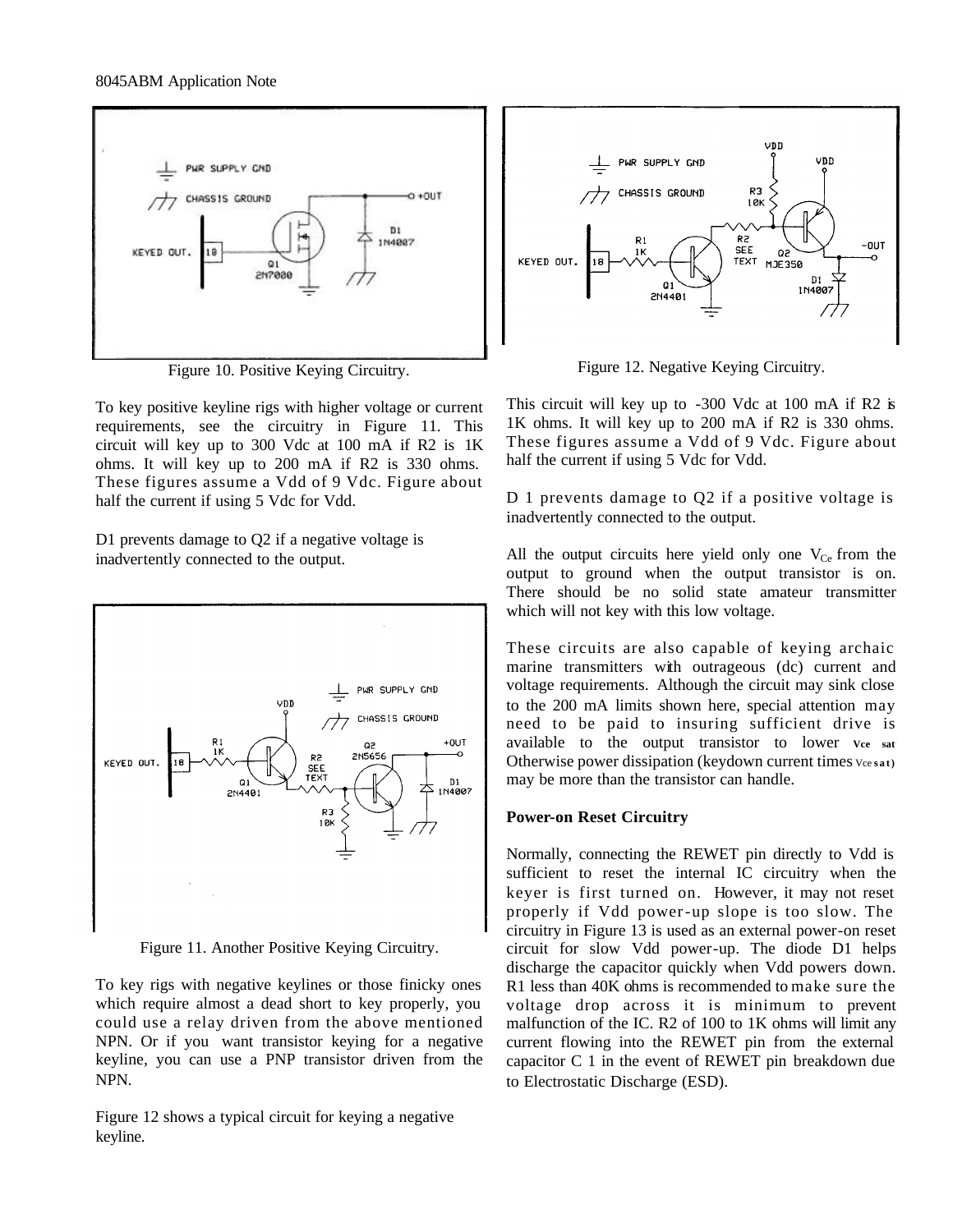

Figure 13. External Power Up Circuitry.

#### **Oscillator Circuitry**

A crystal must be connected to the OSC1 and OSC2 pins to establish oscillation for the IC to function, as shown in Figure 14. The crystal frequency must be 4 MHz and the value of the capacitors C 1 and C2 must be in the range of 15 to 33 pF. Higher capacitance increases the stability of oscillator but also increases the start-up time. These values are for design guidance only. Wince each crystal has its own characteristics, the user should consult the crystal manufacturer for appropriate values. For Vdd greater than 4.5 volts, C 1 and C2 of about 30 pF is recommended.



Figure 14. Crystal Oscillator Circuitry.

#### **Connecting a Straight** Key

Connecting a straight or manual key to the 8045ABM is more straightforward than the 8044 series. A manual key is simply connected to the MANUAL KEY pin as shown in Figure 15. R1 is a static current limiting resistor.



Figure 15. Manual Key Connection.

#### **Message Memory**

The 8045ABM has a built-in volatile memory of 85 units for storing a message for playback. Each normal character uses one unit of memory; only the rarely used 7-, 8- and 9-element (dots and dashes) characters require two units of memory. Characters with more than nine elements are ignored. Wince the memory is volatile, its content is erased when the keyer's power is turned off. If you want to preserve the memory content during power down, read the section titled "Nonvolatile Memory" on page 9.

Figure 16 shown the connections necessary for using the message feature of the 8045. R2 is a static current limiting resistor.



Figure 16. LED and Message Wwitch Connections.

The Message switch is used to record and play your message. To record a message, press and hold the Message switch until the keyer plays "GO" (dah-dah-dit dah-dah-dah) in Morse code and the LED flashes. You may now key in the message of your choice. As you pause after each word, the keyer will play a "W" (didah-dah) over the sidetone speaker to show that it is inserting a word break (uses one unit of memory). If you make a mistake entering a word, you can back up over it by briefly pressing and releasing the Message switch. The keyer will erase the last word, then play the word before it (if any) to let you know where you stopped. If deleting the first word of the message, the keyer will play "GO" instead. At the end of your message, press and hold the Message switch until the keyer sends an end of message character "+" (didah-didah-dit) and the LED stops flashing. When there are ten or less units of memory in the message remaining, the LED will flash faster to let you know the memory is running low. If you try to save more characters than you have memory, the keyer will automatically end your message and send you an end of message character.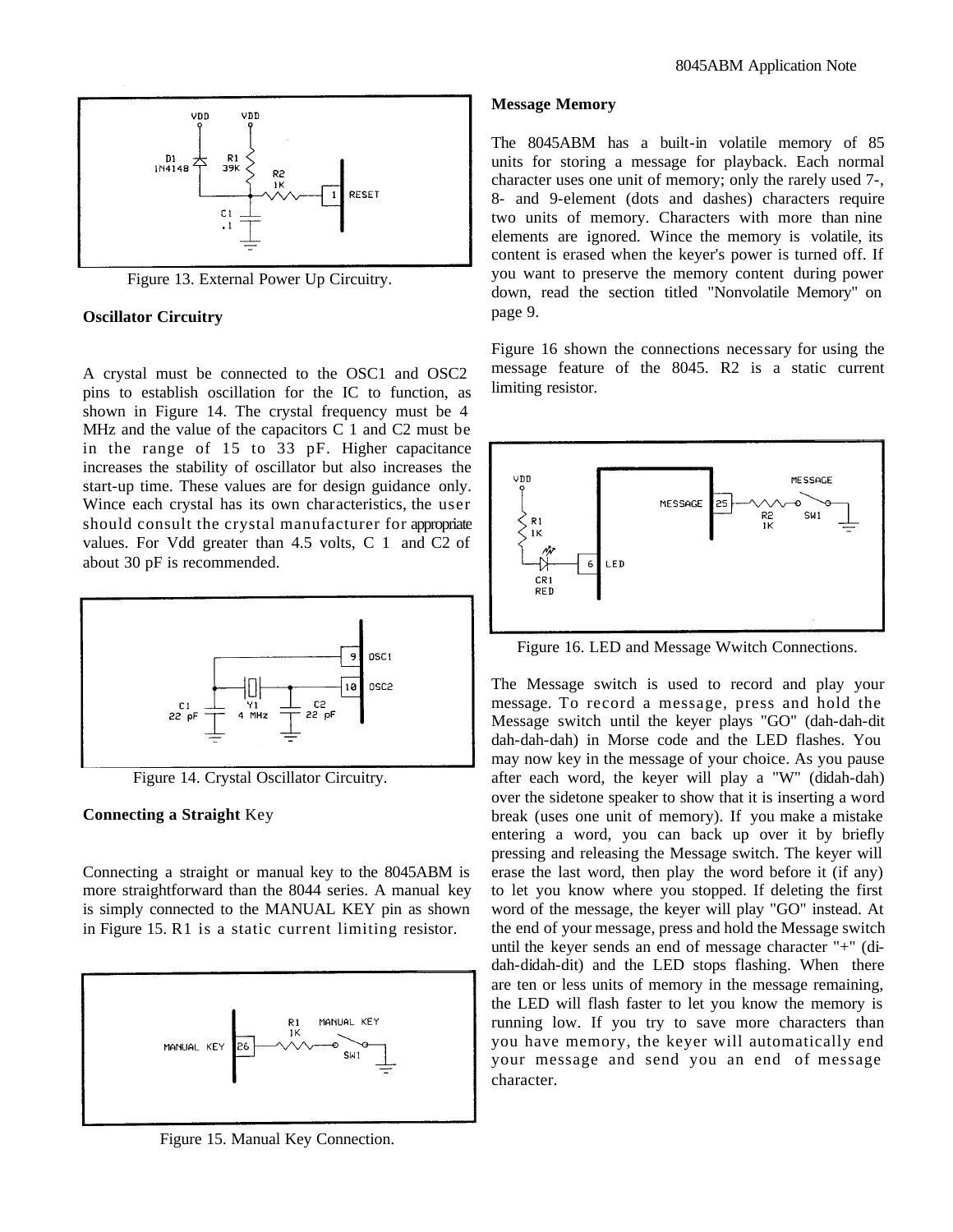To play the message, momentarily press the Message switch. On-going message can be stopped by tapping either paddle or pressing the Message switch.

The **WPEED** CONTROL, the WEIGHT CONTROL, the PITCH CONTROL and the KEYED OUTPUT pins are disabled during message recording.

#### *Note: A straight or manual key cannot be used to record the message.*

#### *Embedded Commands:*

While in the message recording mode you may use embedded commands for special features. To use an embedded command simply store the multi-character command code within your message.

| Dmraca<br>(Commond) | <b>Represents</b>                                                                                                                                                                                                                                                                                  |  |
|---------------------|----------------------------------------------------------------------------------------------------------------------------------------------------------------------------------------------------------------------------------------------------------------------------------------------------|--|
| /D                  | Decrement-decrements the serial number. Serial number 0001 will wrap-around to 9999,<br>skipping 0000 since it is not used. This feature allows a serial number to be sent twice in a<br>message.                                                                                                  |  |
|                     | Example: UR RST 559 559 SN /N /D SN /N                                                                                                                                                                                                                                                             |  |
| $/$ G#              | Gap-inserts a gap of # standard intra-character spaces into the message, where # is a digit in<br>the range of 1 to 9 (0 can be used but not practical). Invalid numeral code will automatically<br>default to zero. This command is used to exaggerate inter-character and word spacing.          |  |
| Æ.                  | Loop-creates a message loop (message repeat). Note that any character recorded after "/L" will<br>not be sent.                                                                                                                                                                                     |  |
|                     | Example: BEACON AA5CS 5 W /L                                                                                                                                                                                                                                                                       |  |
| $\sqrt{N}$          | Number-inserts a contest serial number, in the range of 001 to 9999, into the message. Only<br>three digits are sent for numbers less than 1000--use leading zeros when appropriate. The serial<br>number is automatically post-incremented each time it is sent (9999 will wrap-around to 0001).  |  |
|                     | Example: YOU ARE CONTACT NR /N                                                                                                                                                                                                                                                                     |  |
| <b>/Pmmss</b>       | Pause-inserts a timed pause of mm minutes and ss seconds into the message. Four numbers<br>must follow "/P". Invalid numeral code will automatically default to zero. Pauses greater than<br>99 minutes and 99 seconds are obtained by using consecutive commands that total the desired<br>value. |  |
|                     | Example: TIMEOUT 1 HOUR /P6000 TIMEOUT 1.5 MIN /P0090 TIMEOUT 1 HR 40 MIN 39<br>SEC /P9999 TIMEOUT 2 HOURS /P6000/P6000                                                                                                                                                                            |  |
| /R                  | Resume-suspends message playback to allow insertion of paddle entry. Once paddle sending is<br>finished, press the Message switch again to continue the message.                                                                                                                                   |  |
| /S                  | Space-inserts an extra standard word space into the message. This command yields the same<br>result as "/G7" but uses one less unit of memory.                                                                                                                                                     |  |
| $\mathcal{H}$       | Slash character – stores the slash character "/" into the message.                                                                                                                                                                                                                                 |  |

#### **Werial Number**

A serial number in the range of 001 to 9999 can be inserted into the message. The ZEROS's and NINEW pins control the way zeroes and nines in the serial number are sent. Only three digits are sent for numbers less than 1000--use leading zeros when appropriate. The serial number is automatically post-incremented

each time it is sent. Werial number 9999 will wraparound to 0001, skipping 0000 since it is not used.

The serial number is stored in volatile memory. If external *non-volatile* memory *is not* used, the serial number will reset to 0001 when the keyer powers on. 1f you want to preserve the serial number during power down, read the "Non-volatile Memory" section.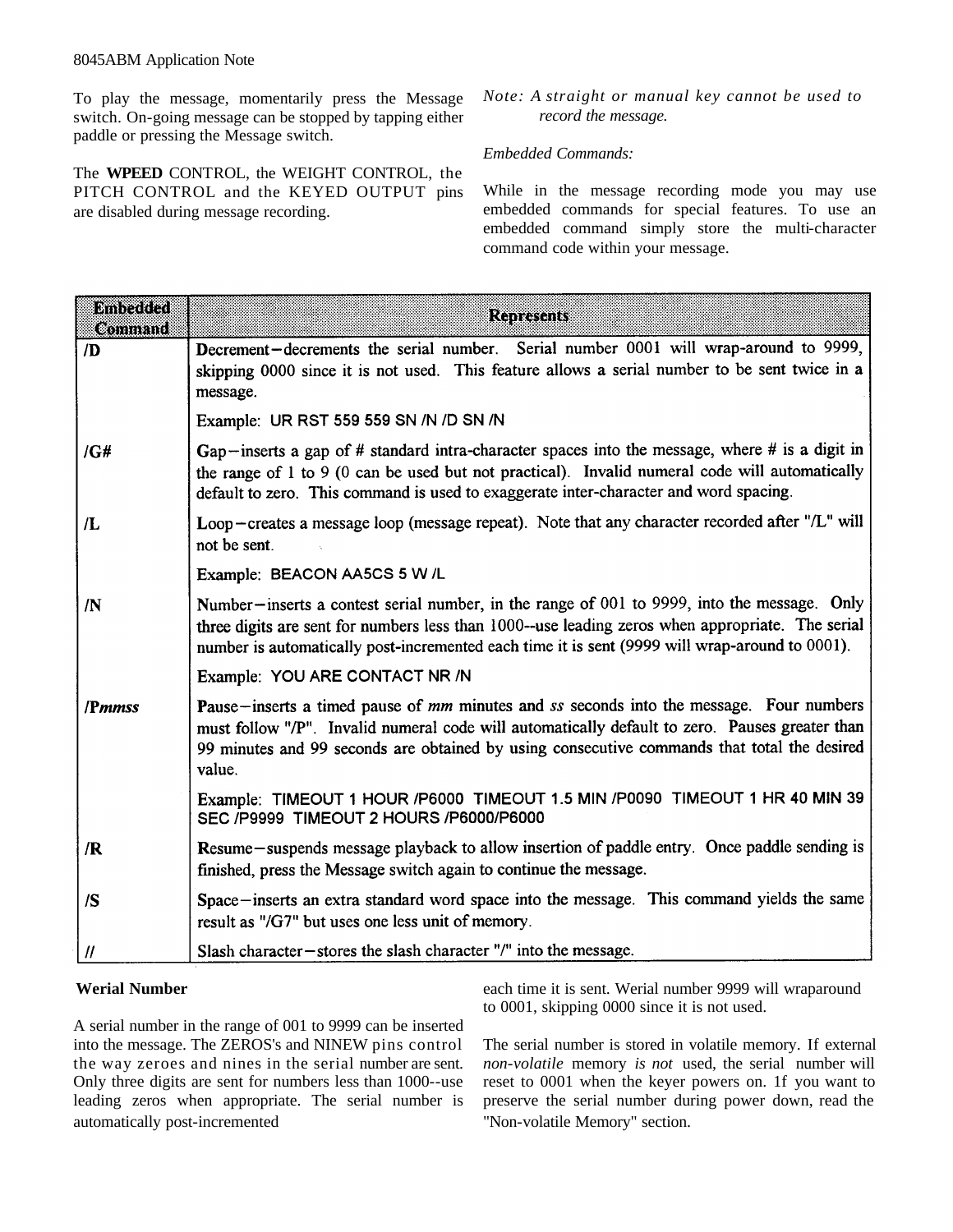If a different serial number is desired, it must be programmed during power up. To initialize the serial number, press and hold the Message switch while turning the power on until the keyer plays "GO" (dahdahdit dah-dah-dah) and the LED flashes. You must then enter *four* numbers in Morse code for a valid serial number, most-significant digit first (invalid numeral code will automatically convert to zero). All numbers must be in the proper Morse code format. For example, the number "1" must be "dit-dah-dah-dahdah" and the number "0" must be "dah-dah-dah-dahdah". When four numbers are entered, the keyer will automatically send an end of message character "+" (didah-di-dah-dit). The keyer then resumes with normal operation when the LED stops flashing. The serial number can be set from 0000 to 9999 (0000 will automatically convert to 0001).

#### *Zeros and Nines:*

The zeros and nines in the serial number can be set up to send in different ways. The leading zeros can be sent as "0" (dah-dah-dah-dah-dah), "0" (dah-dah-dah), "T" (dah) or not at all; the other zeros can be sent as "0", "O" or "T"; and the nines can be sent as "9" (dah-dahdah-dahdit) or "N" (dah-dit). The ZEROS's and NINEW pins are used to configure how the zeros and nines in the serial number are sent. This is summarized in the table shown below.

| ZARKOSI BOD | 743: (ONY SOLI | l Certificazz de ros |
|-------------|----------------|----------------------|
| Ground      | Ground         | none                 |
| Ground      | Vdd            | 0                    |
| Vdd         | Ground         | O                    |
| Vdd         | Vdd            | T                    |
| zantos kan  | ZEROSImo       | Onierzzeus           |
| Ground      | Ground         | 0                    |
| Ground      | Vdd            | 0                    |
| Vdd         | Ground         | Ω                    |
| Vdd         | Vdd            | т                    |
|             | NRESO          | Nines                |
|             | Ground         | 9                    |
|             | Vdd            | N                    |

\* The ZEROS's pins have internal pull-up to Vdd.

#### 8045ABM Application Note

Figure 17 shows zeros and nines circuitry for the 8045ABM. The ZEROS's and NINEW pins must always be connected either to Vdd or ground; however, connection to Vdd for the ZEROS's pins is not necessary because there are internal pull-up to Vdd on these pins.



Figure 17. Zeros and Nines Connections.

#### **Non-volatile Memory**

The built-in volatile memory can be replaced and expanded using an external 24C04 serial **EEPROM,** a non-volatile memory IC that does not require battery backup to preserve the recorded message. When nonvolatile memory is used, the serial number and the message are preserved even when the power to the keyer is disconnected. Also, the message memory capacity is increased to 507 units. If the serial number is changed during message playback, it is updated in the non-volatile memory when the message is finished. Therefore, the serial number is set to the same one as before when power on. If a different serial number is desired, it must be programmed during power up.

Figure 18 shows how to connect the EEPROM to the 8045. To reduce power consumption, power to the EEPROM is supplied by the EEPROM POWER pin, which powers up to Vdd when the non-volatile memory is accessed. The EEPROM's address pins A0, Al and A2 must be connected to ground. RI serves as a pullup resistor for the open drain output SDA pin.